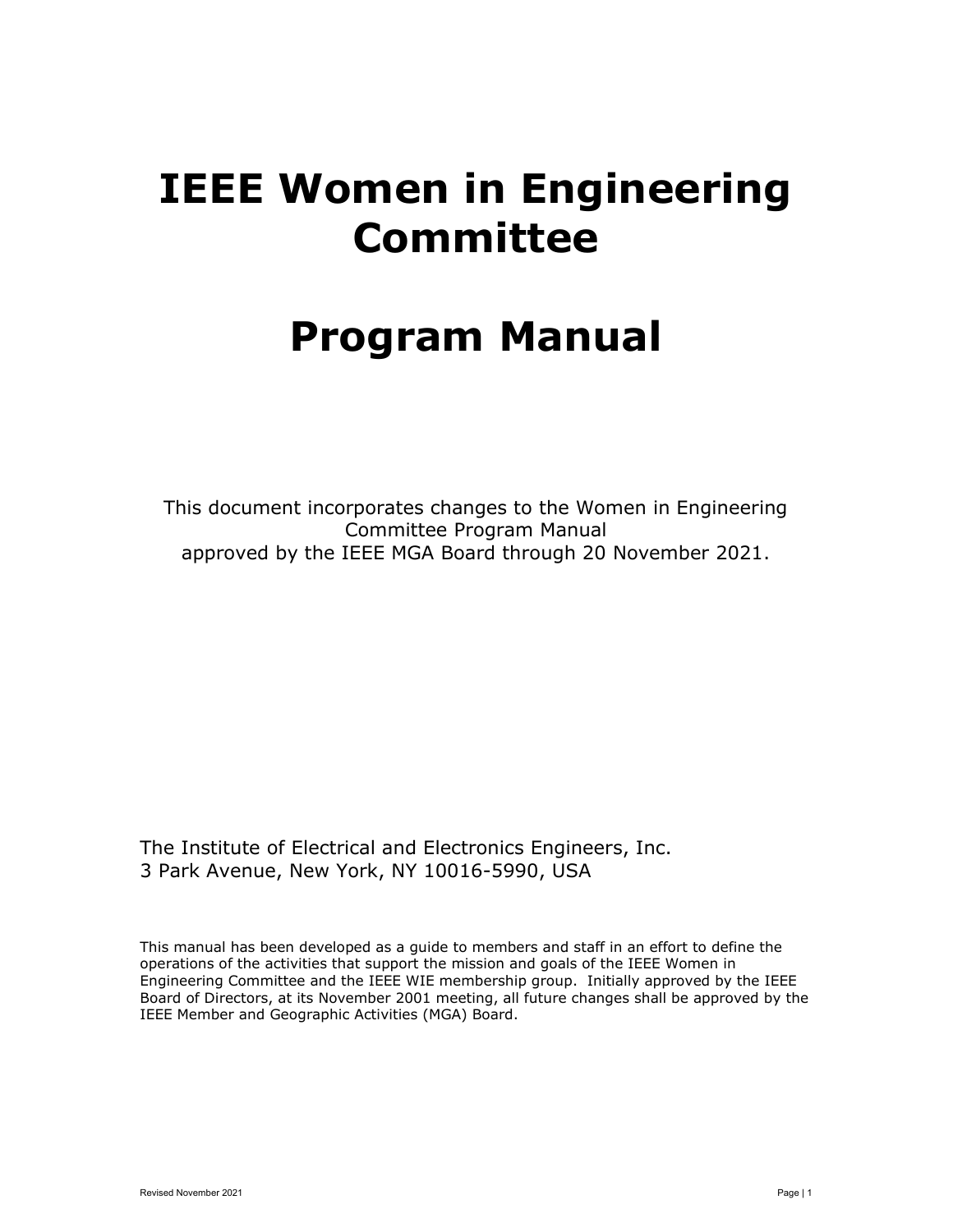# TABLE OF CONTENTS

## 1. INTRODUCTION

- A. General About IEEE Women in Engineering (WIE)
- B. Scope
- C. Functions

# 2. COMMITTEE STRUCTURE

- A. Committee Composition
- B. Committee Appointments, Elections, and Terms of Office
- C. Nominations and Appointments Committee
- D. Committee Financial Suppport

# 3. COMMITTEE MEETINGS

- A. Agendas
- B. Minutes
- C. Meetings and Communications
- 4. WIE PUBLICATIONS
	- A. Newsletters
	- B. Magazine
- 5. FINANCES
	- A. Budget Development
	- B. Funding Requests
	- C. Affinity Group Support
	- D. IEEE Women in Engineering Foundation Fund
- 6. SUBCOMMITTEES
- 7. WIE WEBSITE www.wie.ieee.org
- 8. PROGRAMS
	- A. Mentoring/Outreach
	- B. Travel Grants
	- C. Affinity Group Formation and Activity Requirements
	- D. Edith Hannigan McHale Scholarship
	- E. IEEE Frances B. Hugle Scholarship
	- F. IEEE Women in Engineering Inspiring Member and Student Member Awards
	- G. IEEE Women in Engineering Affinity Group of the Year Awards
	- H. Memorandums of Understanding with Other Organizations
	- I. IEEE Women in Engineering Annual International Leadership Conference (WIE-ILC)

# 9. IEEE WIE MEMBERSHIP

- A. Dues
- B. Membership Directory
- C. Certificates
- D. Promotional Items
- E. New Member Communication
- F. Report of Statistics
- 10. PROGRAM MANUAL APPROVALS/MAINTENANCE/DISTRIBUTION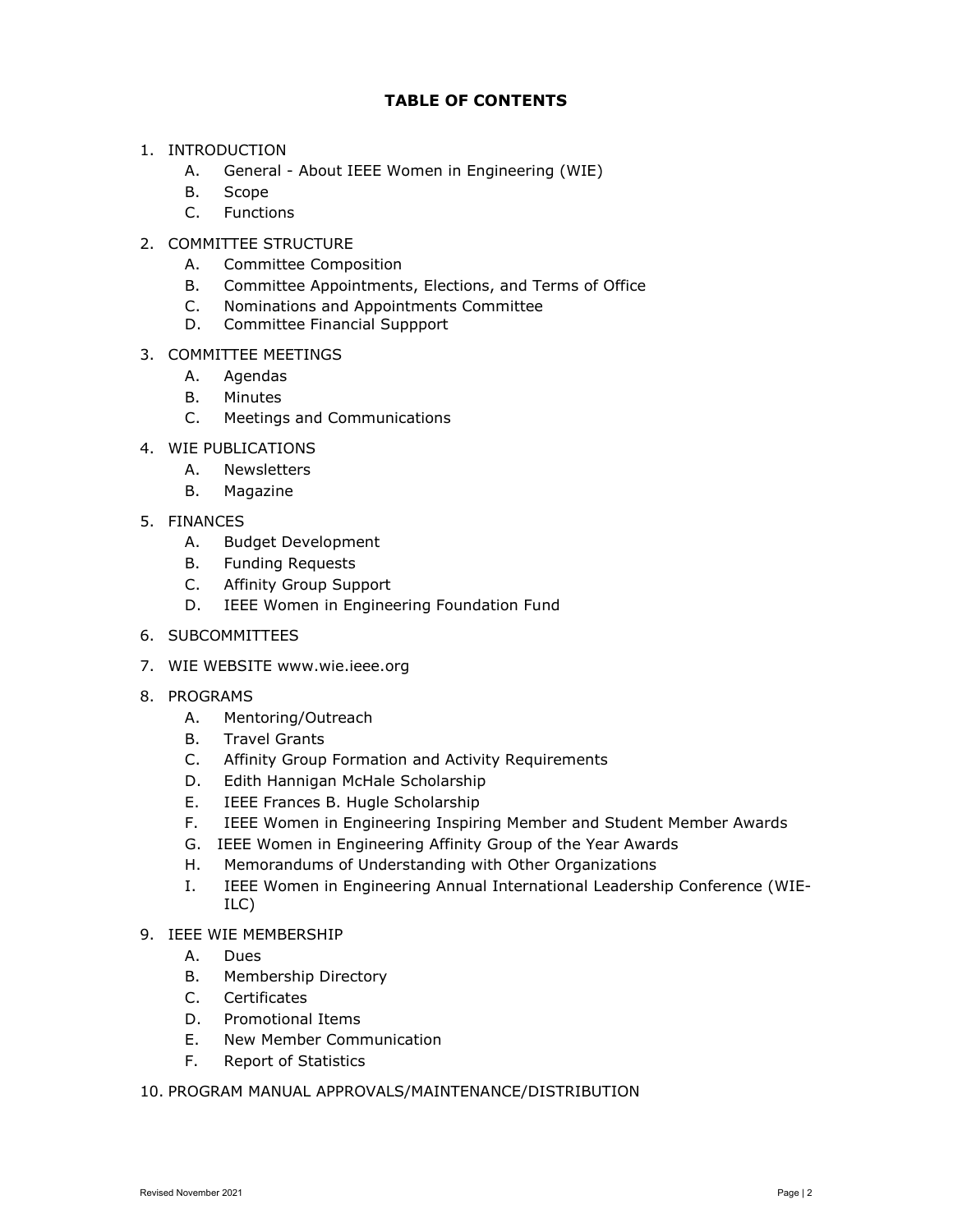# IEEE WOMEN IN ENGINEERING COMMITTEE PROGRAM MANUAL

## 1. INTRODUCTION

## A. General - About IEEE Women in Engineering (WIE)

The IEEE Women in Engineering Committee (WIEC) is a committee of the IEEE Member and Geographic Activities (MGA) Board, reporting through the MGA Member Engagement and Life Cycle Committee (MELCC), as defined in the IEEE MGA Operations Manual.

## B. Scope

The WIE Mission:

To facilitate the recruitment and retention of women in technical disciplines globally.

The WIE Vision:

A vibrant community of IEEE women and men collectively using their diverse talents to innovate for the benefit of humanity.

## C. Functions

- 1) Recognize women's outstanding achievements in IEEE Fields of Interest through IEEE Awards nominations and other national/international award nominations.
- 2) Organize receptions workshops and forums at major technical conferences to enhance networking and to promote membership in WIE.
- 3) Advocate women in leadership roles in IEEE governance and career advancement for women in the profession.
- 4) Provide assistance with the formation of new WIE Affinity Groups and supports ongoing activities.
- 5) Administer the IEEE Student-Teacher and Research Engineer/Scientist (STAR) Program to mentor young women in junior high school and high school.
- 6) Promote member grade advancement for women to the grades of Senior Member and Fellow.
- 7) Facilitate the development of programs and activities that promote the entry into and retention of women in engineering programs.

## 2. COMMITTEE STRUCTURE

The structure of the IEEE WIEC, membership, and its responsibilities may be found in the MGA Operations Manual Section 4.20, as follows.

## A. COMMITTEE COMPOSITION

The IEEE Women in Engineering Committee shall consist of up to eleven (11) voting members:

Voting Members

- Chair
- Immediate Past Chair
- Chair-Elect
- Treasurer
- Three (3) Members-at-Large
- One (1) Young Professional Representative
- One (1) member appointed by Vice President Technical Activities
- Chair (or their designee) of the recipient of the WIE Student Branch of the Year Award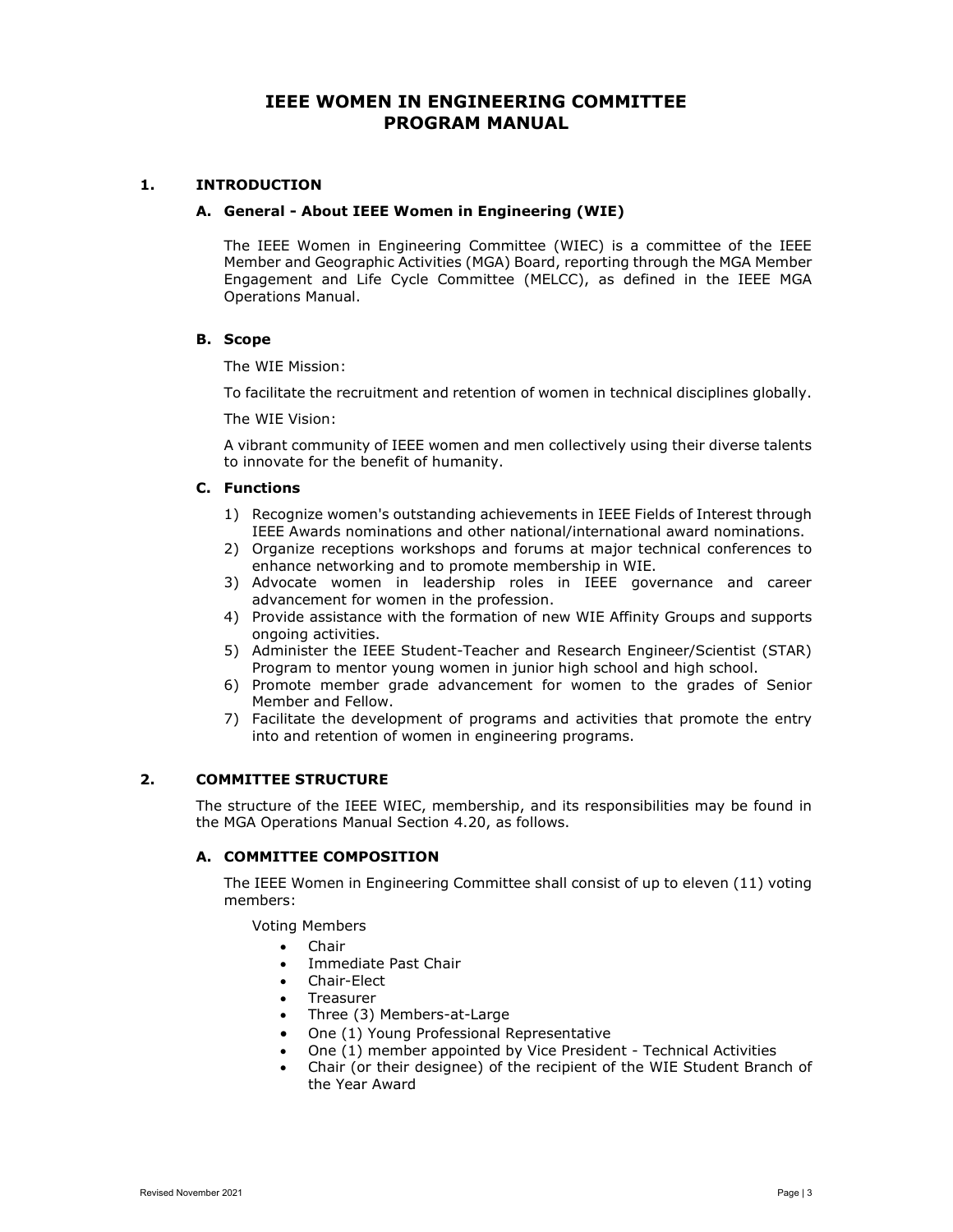Chair (or their designee) of the recipient of the WIE Affinity Group of the Year Award

Non-Voting Members

- Region WIE Coordinators from Regions 1-10, appointed by the individual Region Director
- Society Coordinators, appointed by the individual Society President

Liaison Members (non-voting)

- IEEE Major Boards other than Technical Activities and MGA may appoint one (1) liaison each to WIE
- Additional IEEE organizational units, with interest in coordinating joint activities and facilitating programs which align with WIEC's purpose, and other professional organizations with similar interests and programs, may appoint a liaison. Coordinators and liaisons shall be non-voting members of the Committee.

The MGA Board Chair, MGA Secretary and MGA Vice Chair – MELCC shall receive all announcements and other documentation that is distributed to the Committee, but their participation in committee activities is not required.

Membership in IEEE Women in Engineering is required for voting committee members and recommended for non-voting committee members and liaison positions. No member of the WIE Committee may hold more than one WIE Committee voting position simultaneously.

## B. COMMITTEE APPOINTMENTS, ELECTIONS, AND TERMS OF OFFICE

- 1) Committee Chair. The term of the Chair shall begin in even-numbered years, first serving as Chair-Elect for one year and then as Chair for a two-year term. The office is elected in the odd numbered years by the eligible voting members of WIE. The Chair is ineligible to be re-elected as Chair-Elect.
- 2) Past Chair. The Past Chair term is a two-year term and begins when the new Chair takes office. The Past Chair normally serves as Chair of the WIE Nominations and Appointments Committee. The Past Chair also fulfills the role of Committee chair in the event of the incapacity of the Chair. The Past Chair may reapply for a voting committee member position after a gap of two years.
- 3) Chair Elect. The Chair-Elect shall be elected by voting members of IEEE who are also WIE members in good standing, and serves a one-year term. The Chair-Elect is normally elected in odd-numbered years, and serves as Chair-Elect in even-numbered years. In odd-numbered years, the position is vacant.
- 4) Treasurer. The Treasurer is appointed by the WIE Committee and recommended by the WIE N&A Committee through the N & A process to a one-year term. The Treasurer may be reappointed, and is ineligible to serve more than three consecutive full terms. If the Treasurer is not able to complete the term during any of the years, there will be no interim reappointment for the partial year. As outlined in the IEEE MGA Operations Manual Section 4.4, the Treasurer shall also be a Corresponding Member of the MGA Finance Committee.
- 5) Members-at-Large. Three Members-at-Large are appointed to staggered terms by the MGA Board, one taking office each year for a three-year term. In the event of a vacancy, the MGA Board shall fill the unexpired portion of the vacancy.
- 6) Young Professional Representative. The Young Professional Representative is appointed by the MGA Board. The Young Professional Representative serves a one-year term, and is ineligible to serve more than two consecutive terms.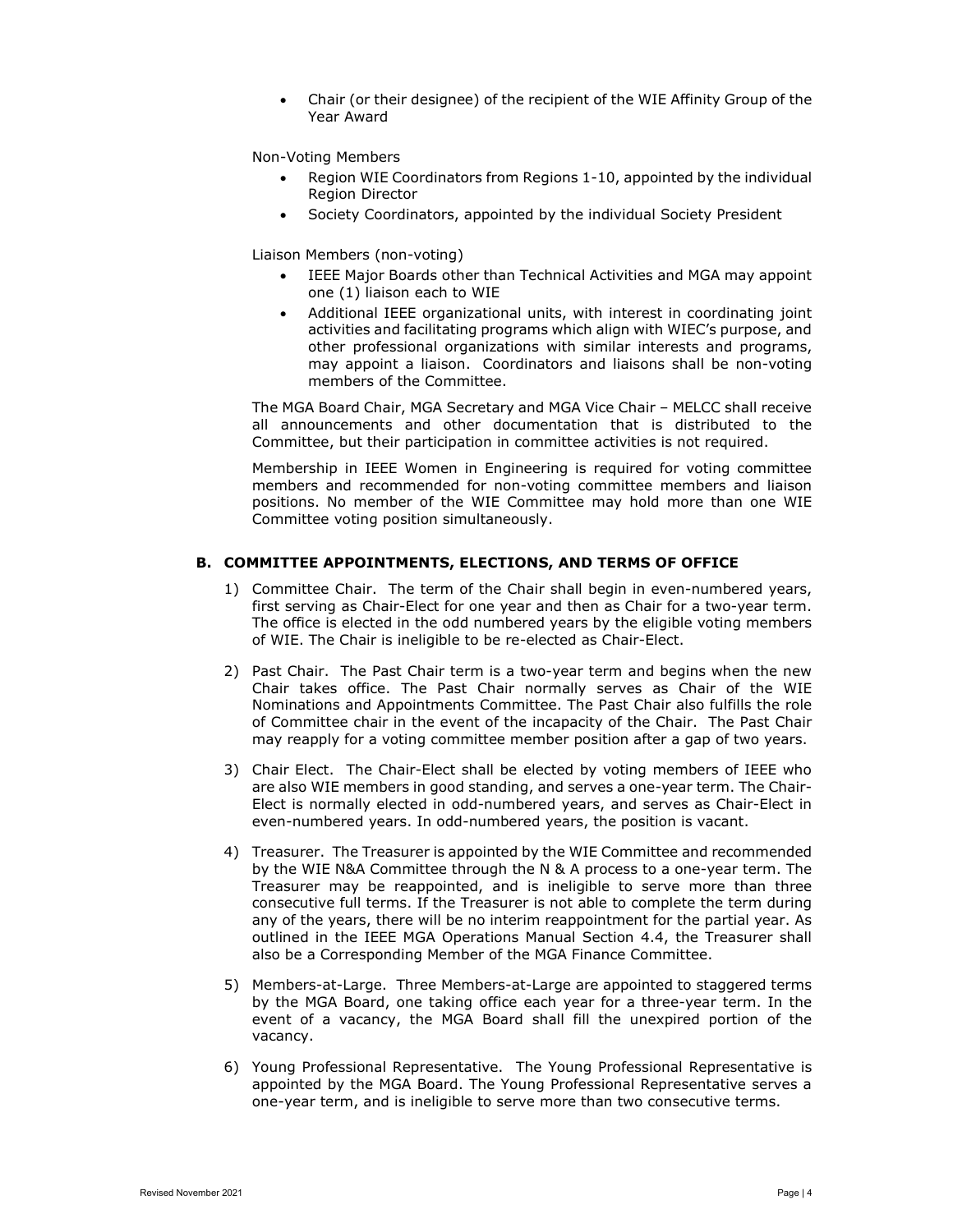- 7) WIE Student Branch Affinity Group Representative. The WIE Student Branch Affinity Group Representative is the chair (or their designee) of the WIE Student Branch Affinity Group of the Year Award winner. The one-year term begins 1 July and ends 30 June of the next year.
- 8) WIE Affinity Group Representative. The WIE Affinity Group Representative is the chair (or their designee) of the WIE Section Affinity Group of the Year Award winner. The WIE Affinity Group Representative serves a one-year term.
- 9) Technical Activities Representative. The Technical Activities Representative is appointed by the Vice President-Elect - Technical Activities to a one-year term. In the event of a vacancy, the Vice President – Technical Activities names a replacement to complete the unexpired term.
- 10) Region Coordinators. A Region Coordinator is appointed by each geographic Region to a one-year term. The Region Coordinators are non-voting members of the WIE Committee. Region Coordinators are invited to participate at all meetings and conference calls of the WIE Committee.
- 11) Society Coordinators. A Society Coordinator is appointed by each Society to a one-year term. The Society Coordinators are non-voting members of the WIE Committee. Society Coordinators are invited to participate at all meetings and conference calls of the WIE Committee.

## C. NOMINATIONS AND APPOINTMENTS COMMITTEE

1) General

The WIE Nominations & Appointments (N&A) Committee reports to, and is a subcommittee of, the WIE Committee.

2) Scope

The WIE N&A Committee shall be responsible for managing the nominations and appointments process and identifying qualified candidates for elected and appointed positions of the IEEE WIEC.

3) Composition

The WIE N&A Committee shall consist of the following:

a. Chair

Chair shall be the Immediate Past WIE Committee Chair. In the event of the incapacity or conflict of interest of the Immediate Past Chair, the WIE Committee shall appoint a former WIE Chair to serve as N&A Committee Chair. The Chair is affirmed by the WIE Committee. The Chair is not eligible to be nominated or run for any position for which is the responsibility of WIE N&A Committee.

b. Members

The WIEC shall select at least three (3) additional members.

- WIE N&A Committee members must be at Member, Senior Member, or Fellow grade and shall be IEEE WIE Members in good standing.
- Members shall be current and past WIE voting committee members. In addition to the Chair of the WIE N&A Committee, no more than one (1) current WIE Committee member may also be a member of the WIE N&A Committee.
- Members shall serve a term of two (2) years, with reappointment permissible for two (2) additional terms.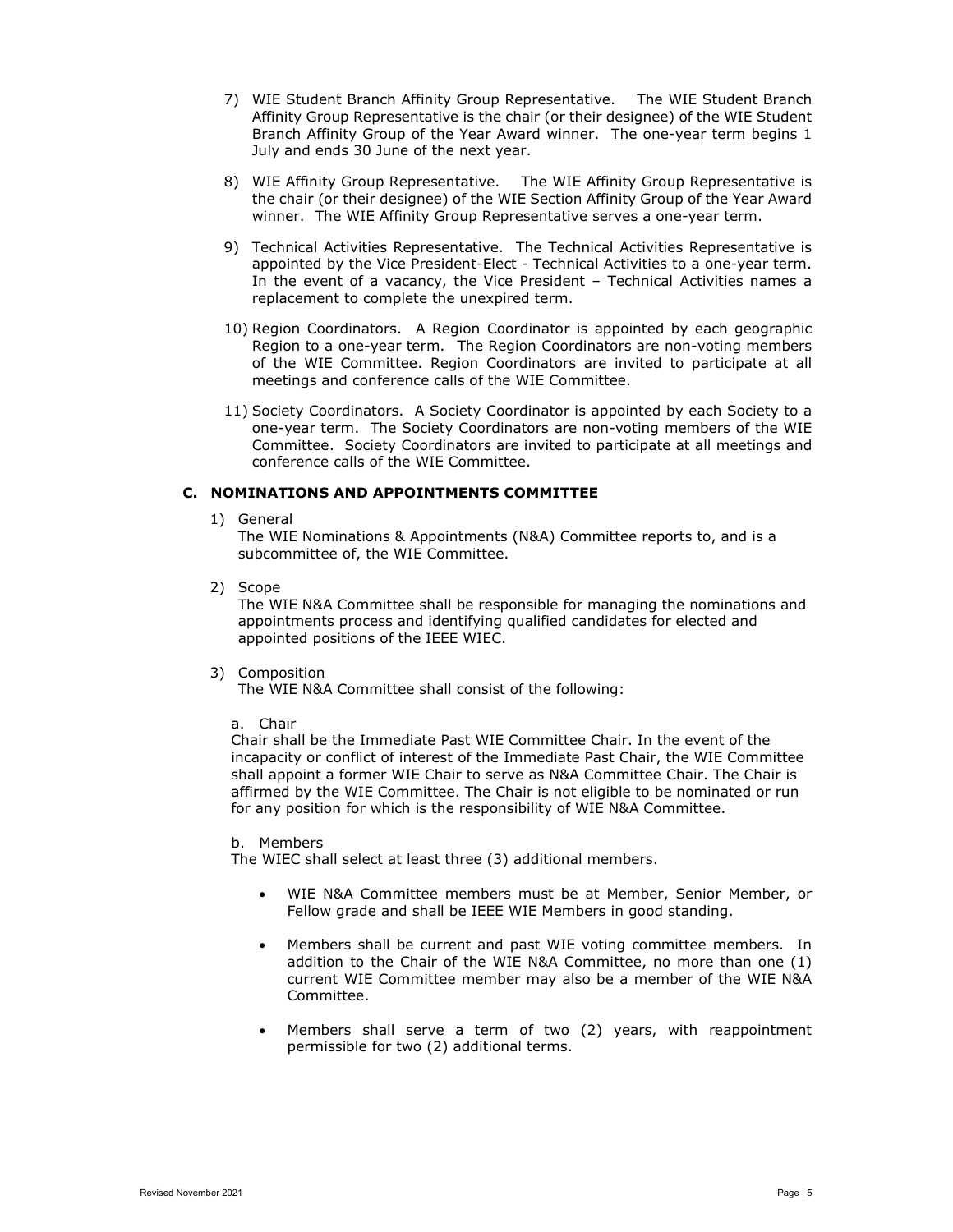- Members are selected by the sitting members of the WIE Committee during the first quarter of the year or at the first meeting of the WIE Committee, whichever comes first.
- A member of the WIE N&A Committee shall not be eligible to be elected or appointed to any office for which the WIE N&A Committee makes recommendations or nominations, unless such member resigns from the WIE N&A Committee prior to its first meeting of the year in which the nomination shall be made.

c. One (1) IEEE WIE Committee Staff Support, as designated by MGA. The staff support position is non-voting.

4) Functions and N&A Process The WIE N&A Committee shall:

> a. Prepare a candidate slate for the office of Chair-Elect and prepare a candidate slate for WIEC Treasurer to be appointed by the WIEC.

> b. Prepare and distribute a Call for Nominations for the offices of Chair-Elect and Treasurer. This is typically completed during the third quarter of the year preceding the election.

> c. Determine a slate of at least two, no more than three individuals for the office of Treasurer. This N&A recommended slate shall be submitted to the WIEC.

> d. Determine a slate of at least two, no more than three individuals for the office of Chair-Elect.

> e. WIEC shall submit the slate of candidates to IEEE Corporate Governance staff by no later than 15 March of the election year.

> f. Eligible candidates for WIEC Chair-Elect shall be at Senior Member or Fellow grade and shall be IEEE WIE Members in good standing.

> g. Eligible candidates for WIEC Treasurer shall be at Member, Senior Member, or Fellow grade and shall be IEEE WIE Members in good standing.

> h. Any candidate for appointment to any position under the purview of the WIE N&A Committee must disclose: (a) any other offices he/she holds within IEEE, (b) any role he/she has outside the IEEE that places him/her in a position of doing business with IEEE, and (c) any other possible source of conflict of interest including the completion of the IEEE Conflict of Interest Disclosure Statement.

> i. In the case of WIE Committee chair positions, no candidate should be considered who holds a position with similar responsibilities in a subordinate organizational unit. (For example, a Regional Treasurer cannot be the MGA Treasurer/Finance Committee Chair.)

5) Meetings

The WIE N&A Committee meets as required using the following: Electronic mail, teleconferences and other non-face-to-face means.

6) Reports

The N&A Committee Chair shall produce progress reports on its activities as appropriate, at least once per year.

## D. COMMITTEE FINANCIAL SUPPORT

1) The MGA Board shall cover expenses incurred by attending the WIEC Meeting for the Chair, Immediate Past Chair, Chair-Elect, Treasurer, three (3) MGA appointed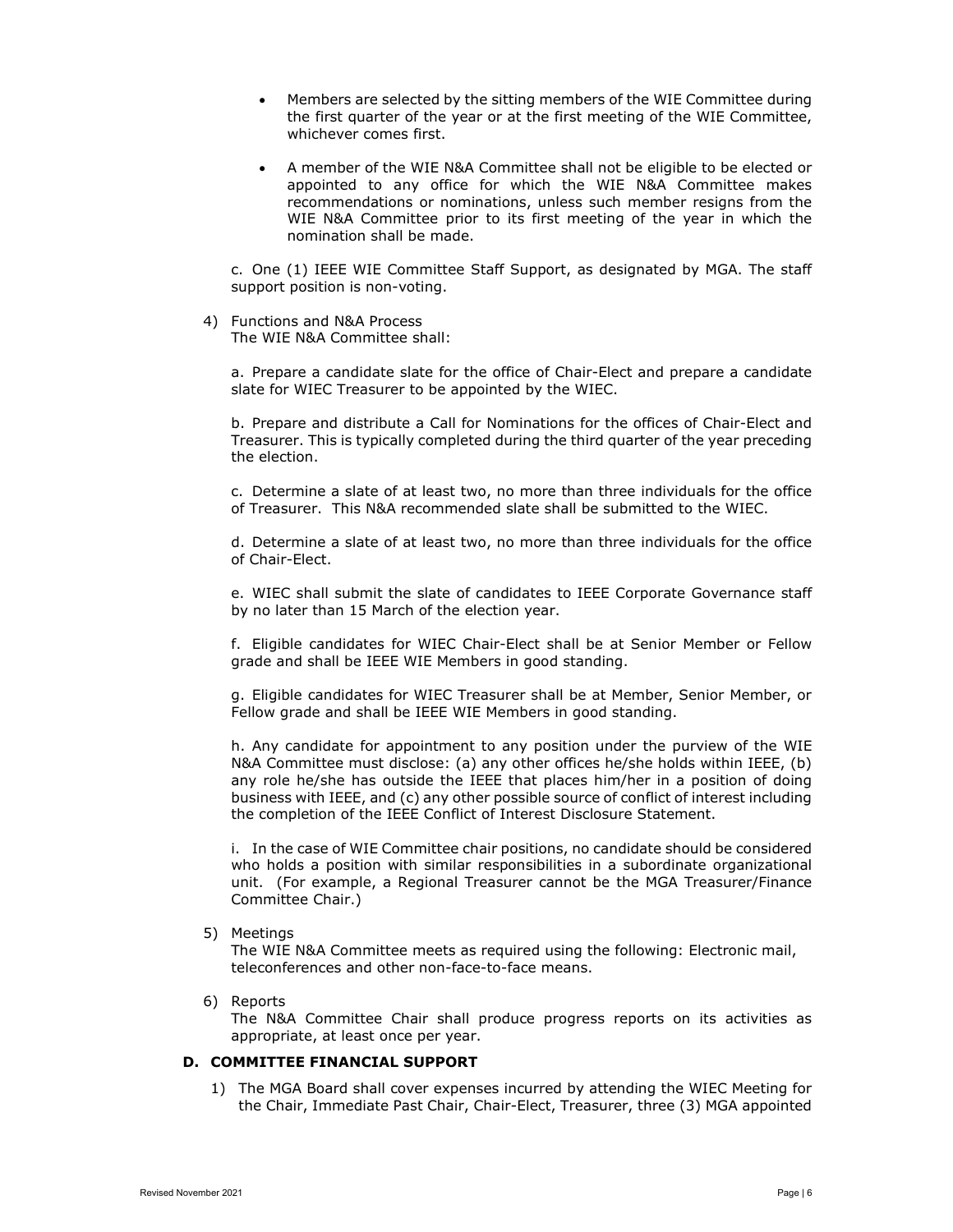Members-at-Large, one (1) Young Professional Representative, and two (2) Affinity Group Award recipient members.

- 2) The Technical Activities Board shall fund the one (1) TAB appointee.
- 3) The Regions shall fund their respective Region WIE Coordinator for expenses incurred by attending the WIEC Meeting.
- 4) The Societies shall fund their respective Society WIE Coordinator for expenses incurred by attending the WIEC Meeting.
- 5) Travel expenses for additional liaisons and coordinators shall be the responsibility of the appointing organizational unit.
- 6) The MGA Board shall cover expenses incurred in the work of the Committee.
- 7) Administrative support for the Committee will be provided by the Member and Geographic Activities Department.

## 3. COMMITTEE MEETINGS

The committee may meet in-person, once per year and may have regularly scheduled teleconferences to conduct business between such meetings when necessary.

A majority of the voting members of the IEEE WIEC shall constitute a quorum.

 Business shall be conducted in accordance with IEEE Bylaw I-300.1 Parliamentary Procedures.

## A. Agendas

It is the practice of WIE that, whenever practicable, an agenda listing the topics for discussion shall be sent to the members at a reasonable time prior to each meeting. Proposed agenda items should be submitted in written form, electronically, with the following information, noting whether ACTION, DISCUSSION or REPORT:

- Action Items should include a specific request for action and require a summary of the item, the reason for its submission, the action proposed, plus any supporting documentation.
- Discussion Items provide for review without a specific action request, however action may result. Discussion items require a summary of the item, including questions to be resolved in discussion, plus any supporting documentation.
- Information Items require documentation whenever possible.
- Report items may be addressed during the meeting and are provided for information only.
- Financial implications, if any, must be included in each item.
- If an individual (not directly associated with WIE) wishes to present information item to WIE the individual must obtain permission from the WIE Chair, in order to have an item placed on the WIE Agenda. These individuals are urged to work through the Staff.

## B. Minutes

At each meeting, minutes of the meeting shall be maintained by the WIE Staff Secretary.

The meeting summary will be distributed electronically to each WIE Committee Member, coordinator, and liaison representative within a reasonable amount of time after the close of the meeting.

## C. Meetings and Communications

The liaison members are invited to participate. Travel funding for liaison members and coordinators is the responsibility of the assigning board.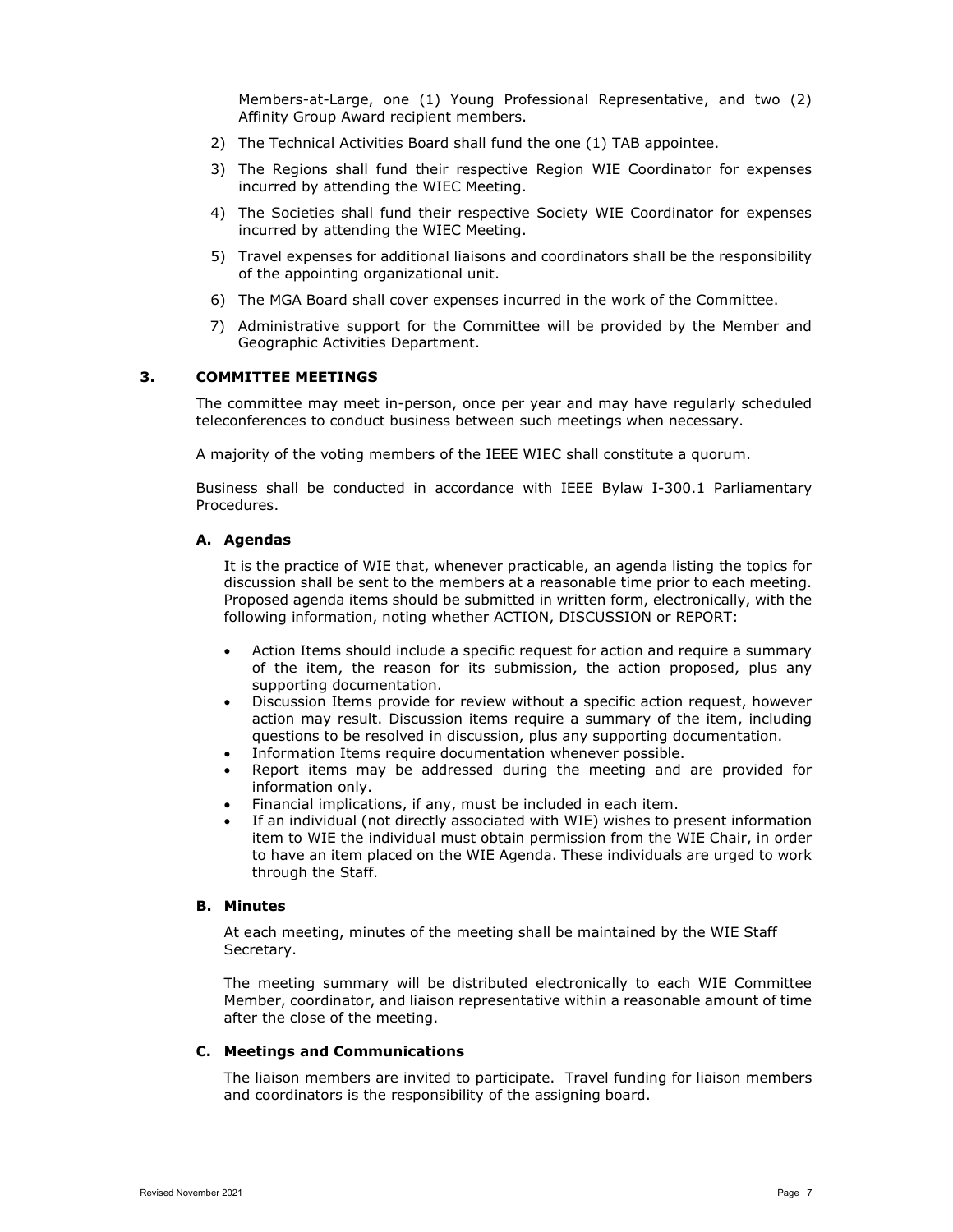#### 1) In-person meetings

Locations shall be determined based on financial consideration and committee composition.

## 2) Teleconferences

The WIE Committee may meet monthly via teleconference.

## 4. WIE PUBLICATIONS

## A. Newsletters

Newsletters are distributed electronically to members of WIE as a member benefit and are intended to communicate news and information deemed of interest to the members. Typical information includes: reports on activities, news from Affinity Groups, meeting notices, awards programs, reviews of books and other publications of interest to the readers. The newsletter may also contain up-to-date information in relation to women in engineering, careers, activities, IEEE news and more.

Objectives of the WIE newsletter are:

- To inform the leadership and appropriate Institute and IEEE staff of newsworthy activities, including the agenda for upcoming meetings (if provided)
- To carry news of WIE personalities, appointments, and awards
- To report on appropriate Institute matters
- To present statements of Region and Institute (as space allows)
- Information from What's New at IEEE that would be of interest to readers
- Upcoming WIE activities
- Membership, affinity group, awards, conference, mentoring information

Articles or feedback may be submitted to wie-newsletter@ieee.org.

## B. Magazine

The magazine serves as a member benefit to the IEEE WIE community and used as a recruiting tool for IEEE to promote student members to retain their IEEE membership upon graduation. The magazine also has far reaching benefits as an outreach tool beyond IEEE. This publication highlights career opportunities in the IEEE fields of interest; brings awareness and networking opportunities to women in the engineering, science and mathematics disciplines.

This magazine disseminates information to help recruit, retain and foster the growth of women in engineering at all stages of their careers and will serve as a resource for educators and parents to help attract future generations into IEEE fields of interest.

Articles or feedback may be submitted to wie-magazine@ieee.org.

#### 5. FINANCES

Staff shall track all expenses, and revenue, and in collaboration with the WIEC Treasurer, report to the Committee at each in-person meeting the status of the finances related to WIE activities.

#### A. Budget Development

Working within the normal IEEE Budget Development Process, Staff shall consult and work with the Chair and Treasurer to develop a budget for the ensuing year, and shall inform the Committee, as soon as possible when the final budget has been approved by the IEEE Board and the amounts available for WIE activities.

## B. Funding Requests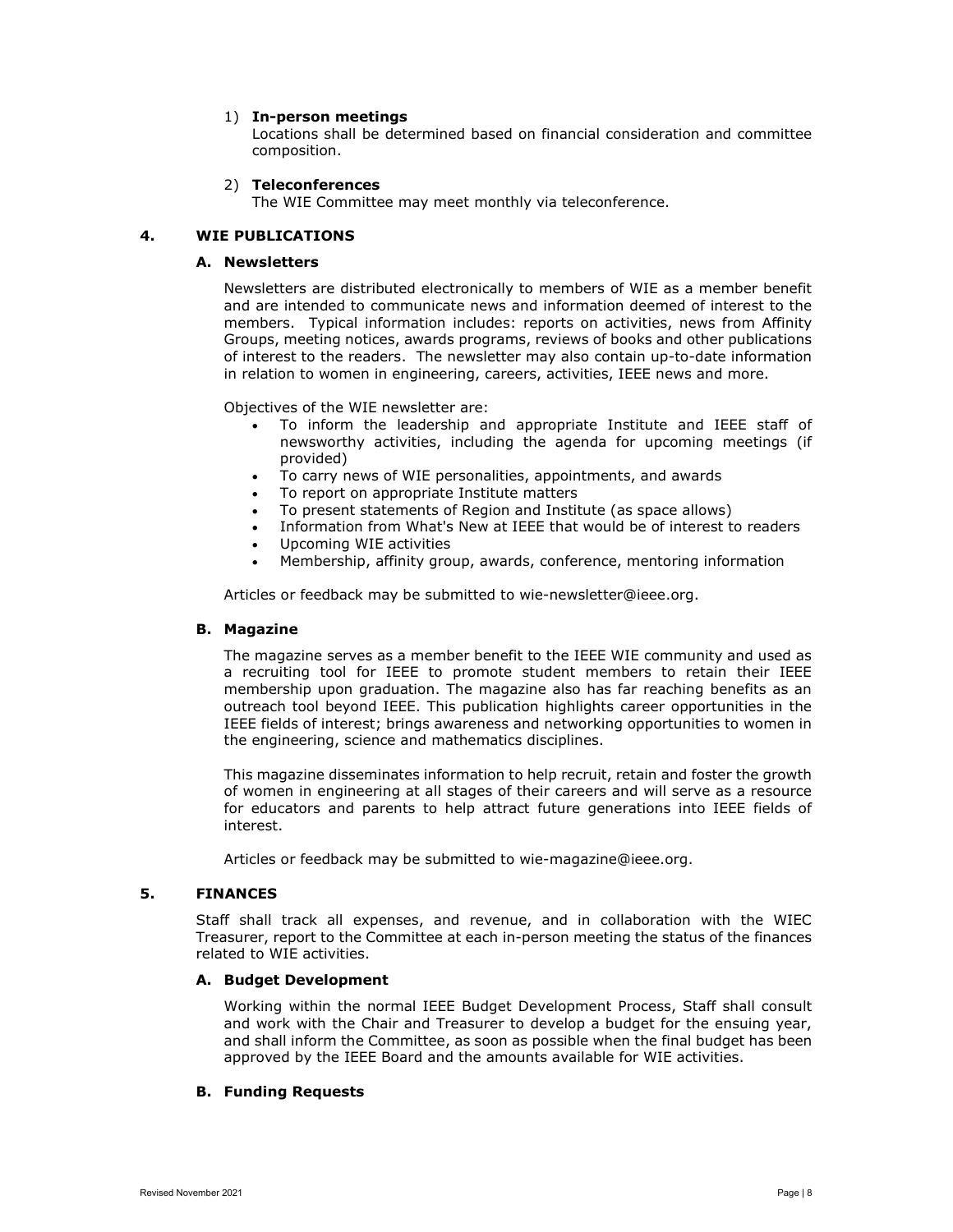The WIEC provides funds for approved Special Projects. Funding requests for WIE activities, such as outreach events, receptions and forums at IEEE conferences, etc., shall all be approved by the WIE Committee. These types of requests may include and are not limited to sponsoring a reception, fees associated with a WIE booth, or sponsoring an attendee at a related conference.

## C. Affinity Group Support

The WIEC encourages development of local activities that are of educational and professional value to IEEE members and that increase the visibility of the WIE Affinity Group. To assist WIE Affinity Groups the WIEC shall budget for Affinity Group Support. The Affinity Group Support budget shall include:

- 1) Start-up Funding. Start-up funding shall be \$200US for newly established Affinity Groups. Availability of such start up fees shall be communicated to the Affinity Group upon formation by WIE Staff. Affinity Groups requesting such funding shall complete a funding request form prior to receipt of funds. The Affinity Group Chair shall provide the WIEC with a written report on the use of the funds. The WIEC Chair or WIE Program Manager shall approve all such requests.
- 2) Special Project Funding. Additional funds shall be available for requests for special projects that the WIEC determines warrants financial support. Such requests shall normally be for up to US\$400, but additional funding may be provided, if approved by the WIEC. Affinity Groups requesting such funding shall submit a funding request form. If approved by the WIEC, prior to the distribution of funding to the Affinity Group, the Affinity Group Chair shall provide the WIEC with a written report on the outcome of the event and a financial report outlining income and expenses within thirty (30) days after the conclusion of the event.

A funding request form shall be provided on the WIE website.

#### D. IEEE Women in Engineering Foundation Fund

In coordination with the IEEE Development Office, the IEEE Women in Engineering Committee established in 2010 will solicit donations from IEEE members, individuals, and corporations. The WIEC will seek advice from the IEEE Foundation regarding best practices and coordination of all fundraising efforts with the IEEE Development Office. All donations will be collected and managed by the IEEE Development Office.

The WIEC will provide oversight for the IEEE Women in Engineering (WIE) Fund. The WIEC Chair will submit to WIE for approval: fund policies, project proposal procedures, and criteria for acceptance consistent with the policies of IEEE and IEEE Foundation.

Funding of proposed grants will be approved by the WIEC. Authorization of disbursement from the Fund and financial reporting of Fund status will be the responsibility of the WIEC.

IEEE WIE Fund supports the development of programs and activities that promote the entry into and retention of women in engineering programs by providing the following:

\*Pre-university and University Scholarships \*IEEE Women in Engineering Travel Grants \*IEEE Women in Engineering Awards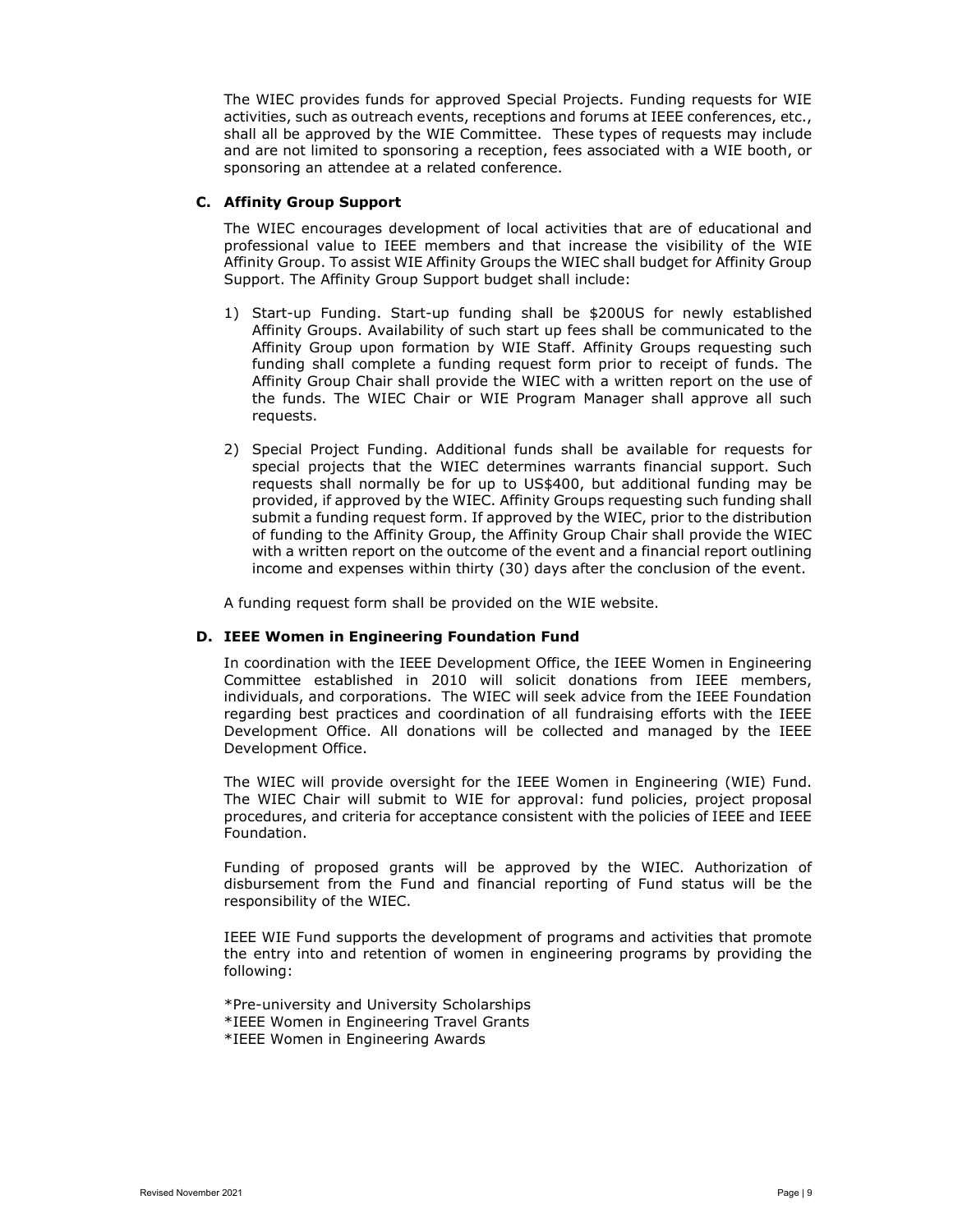## 6. SUBCOMMITTEES

The WIEC may appoint sub-committees focused on specific goals, and shall normally consist of between three to five members. Chairs of WIE sub-committees shall be members of WIE. Each sub-committee may have an e-mail alias established for communication among sub-committee members.

## 7. WIE WEBSITE www.wie.ieee.org

The WIE website includes up-to-date information on WIE membership, Affinity Groups, events, member resources, and other news and initiatives of WIE.

#### 8. PROGRAMS

## A. Mentoring/Outreach

WIE is interested in providing and promoting mentoring/outreach programs for IEEE members. These programs may include working together with other organizations and programs. One such program is identified below and information is posted on the WIE website.

## IEEE Student-Teacher and Research Engineer/Scientist (STAR) Program

IEEE STAR Program was developed to address the growing concern that girls are discouraged from careers in mathematics, science and engineering at a young age. This educational outreach program promotes involvement of IEEE members with local junior high and high schools to inspire a positive image of engineering careers. Through a one-to-one interaction of society volunteers with a Teacher-Student Team, the goal of STAR is to create a technical support network for teachers and a mentoring program for the students.

#### B. Travel Grants

The WIEC provides travel grants for WIE members to attend and present at IEEE sponsored conferences or IEEE WIE-sponsored events. Eligibility criteria shall be developed and maintained by the WIEC. The individual travel grant limit shall be up to US\$750. Requests shall be approved by the WIEC. A travel grant request form shall be provided on the WIE website.

## C. Affinity Group Formation and Activity Requirements

The Member and Geographic Activities (MGA) Board has established requirements to form and maintain active WIE Affinity Groups. The normal procedures for Affinity Groups shall be under the supervision of the MGA Board. Additional information may be found in the MGA Operations Manual Section 9.

## D. Edith Hannigan McHale Scholarship

The Edith Hannigan McHale Scholarship Fund awards an annual scholarship to a female student, who attends John Adams High School, Ozone Park, New York, USA. The Scholarship recipient must designate a major/program of study in a field of engineering, physics or math.

The IEEE WIEC will provide oversight on the voting conducted by the WIE New York Affinity Group. When the WIE New York Affinity Group is unable to form a committee to vote, the IEEE WIEC would resume the voting responsibility.

## E. IEEE Frances B. Hugle Scholarship

TechSearch International has partnered with IEEE Women in Engineering (IEEE WIE) to form the IEEE Frances B. Hugle Scholarship. This scholarship is in honor of the memory of pioneering legend, Frances B. Hugle, an American serial inventor, scientist and engineer. TechSearch and its founder, E. Jan Vardaman, seeded the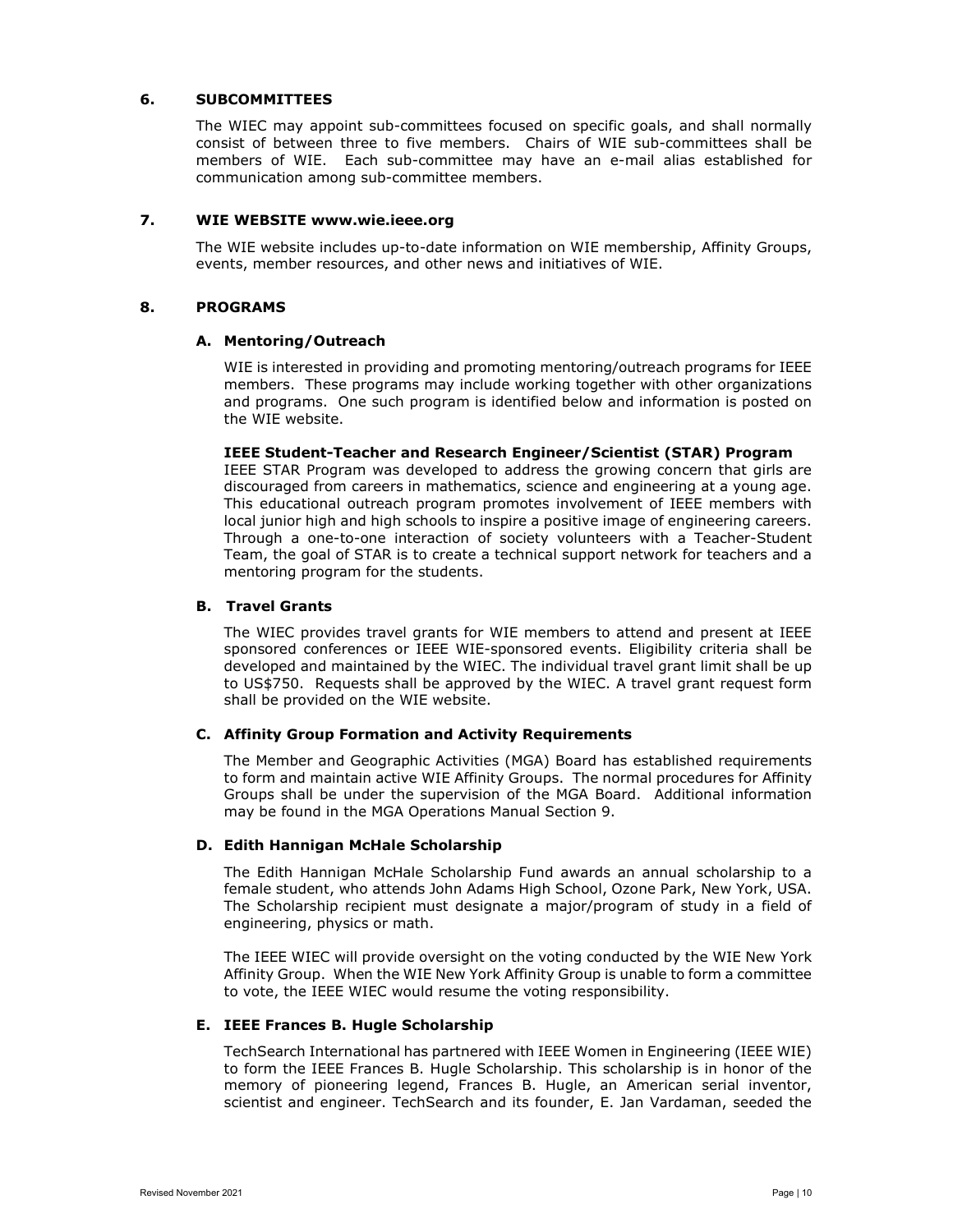scholarship with a US\$5,000 donation in 2013. The objective is to raise US\$100,000 over the next several years to fully fund the scholarship award program. This scholarship is established to encourage young women to follow in Hugle's footsteps and pursue their interest in engineering. The IEEE WIE Committee will administer the program, and will select one scholar annually to receive a US\$2,500 scholarship grant beginning as early as 2014. The scholarship will be presented to one female student in her third year of undergraduate study in an engineering curriculum at an accredited university or college in the United States of America. Student membership in IEEE is required.

## F. IEEE Women in Engineering Inspiring Member and Student Member Awards

The purpose of these Awards are to recognize a WIE member and a WIE undergraduate/graduate student member who has overcome barriers to pursue engineering and/or who has made a personal impact in their community through their dedication and involvement in projects or activities directed toward fulfilling one or more of the WIE goals and objectives. The IEEE WIE Committee will administer the program, and will select one individual per award annually. Active membership in IEEE Women in Engineering is required for recipients of the awards.

## G. IEEE Women in Engineering Affinity Group of the Year Awards

The IEEE Women in Engineering (WIE) Affinity Group of the Year Awards are given annually to one WIE Affinity Group and one WIE Student Branch Affinity Group that have shown outstanding leadership and initiative in organizing activities.

For Section Affinity Groups, the award will be based on programs that took place during the period of 1 January to 31 December of the preceding year. For Student Branch Affinity Groups, the award is based on programs that took place during 1 July of the preceding year to 1 April of the current year.

## H. Memorandums of Understanding with Other Organizations

From time to time, the WIEC may identify organizations that share similar interests. The interaction of WIE and these organizations shall encourage the exchange of ideas and information, and shall foster relationships that will benefit the IEEE.

## I. IEEE Women in Engineering Annual International Leadership Conference (WIE-ILC)

Attendees will have the opportunity to create communities that fuel innovation, facilitate knowledge sharing and provide support through highly interactive sessions designed to foster discussion and collaboration. WIE-ILC provides leading-edge professional development primarily focused on mid to senior-level women.

#### 9. IEEE WIE MEMBERSHIP

#### A. Dues

The IEEE WIE may charge appropriate annual fees for membership, according to Bylaw I-107. The fee for WIE membership dues shall be approved by the IEEE Member and Geographic Activities Board. As of 1 September 2000, the fee shall be US\$25. Fees are waived for Student Members, Graduate Members and Life members. New Higher Grade Members joining between 1 March and 15 August will receive half-year pricing as outlined in IEEE Policy 16.1. Higher Grade renewing members pay \$25 USD all year. WIE dues may be discounted for special circumstances as outlined in IEEE Policy 16.2. As of 16 August 2022, WIE electronic membership fees shall be US\$12.50 for Developing Nations and US\$5.00 for Low Income Economies.

#### B. Membership Directory

The WIE Membership Directory is available online only to WIE members with active membership status.